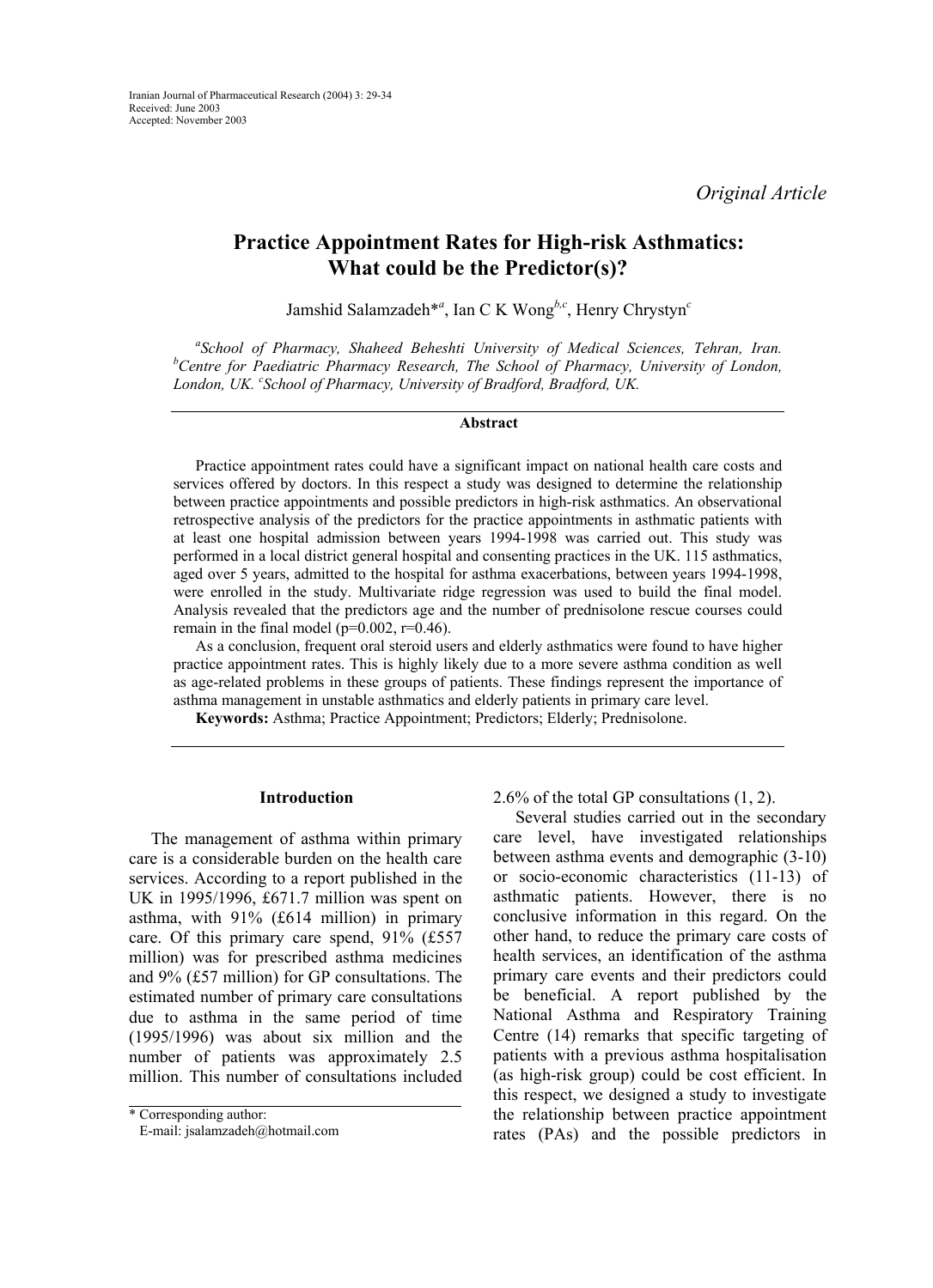asthmatics with at least one admission to hospital (high-risk asthmatics). This relationship was described by building a model, using an innovative analysis method called "ridge regression analysis". This method can reduce the misleading impact of interactions between predictors in the "least squares regression analysis" (15, 16).

## **Experimental**

# **Methods**

Retrospective analysis of the predictors for PAs (per month) by asthmatic patients, aged over five years, during the years 1994-1998 has been performed. The distribution of the number of PAs/month was very skewed. A square root (SQRT) transformation provided a normal distribution, confirmed by the Kolmogorov-Smirnov test (17). This transformed data were used in data analysis instead of the original values.

# **Data collection**

A list of patients hospitalized between years 1994 to 1998 was obtained from the clinical information office of the hospital, after the local ethics committee approved the study. All asthma admissions were recorded based on the international classification of diseases  $[ICD-10<sup>th</sup>]$ revision, codes J45.0-J45.9]. The patients' demographic details i.e. age, sex, ethnicity, home address and their GPs' name and address as well as medical information including the allergy status and a history of eczema/hay fever were extracted from the hospital medical records.

Consents were obtained from 33/128 (25.8%) GPs to access their patients' medical records in practices. This covered 115 (26.1%) asthmatic patients out of 440 asthmatics admitted to the hospital during the years 1994- 1998. Information about the number of home visits (HVs) and prednisolone rescue courses (PRCs) were collected from practice records.

Information about the Jarman score (JS), an indicator of the potential workload on services offered by GPs (18) and Townsend index (TI), an indicator of material deprivation (18), defined on basis of 1991 census, was obtained from the Manchester Information and Associated Services (MIMAS). The JS for practices and TI for patients were assigned via their postal address.

Home visits included visits by the GPs during the day or night. It was not possible to distinguish the practice appointments due to different reasons in all practices. Therefore, a practice appointment is defined as an attendance at the practice for any reason including prescription collecting, asthma consultations and appointments for other reasons e.g. vaccination or nursing staff consultations. The number of the PAs was used as a proxy of health services utilisation in the primary care sector and GP consultation rates for asthma.

## **Data analysis**

The data obtained were analysed using SPSS package (version 10). The analysis process was performed in three main stages:

## **Preliminary analysis**

Preliminary statistical analyses were used to identify the predictors which were highly likely associated with the PAs. The Mann-Whitney test was used to analyse any association between binary predictors i.e. gender, allergy status, history of hay fever/eczema, ethnicity (South Asian and Caucasian), the Townsend index (affluent or deprived), and the Jarman score (low or high workload GPs) with the SQRT of the PAs. Likewise, linear regression analysis was used to test the possible relationship between the continuous predictors i.e. age, the number of PRCs/year and the number of HVs/month with the SQRT of the PA  $(19)$ . All associations with a  $p<0.2$  were considered to be used in the multivariate regression analysis (20).

### **Interaction evaluation**

To determine any significant interaction between the eligible predictors (identified by the preliminary analysis), the Mann-Whitney test, the chi-square test and the Kendall's rank correlation analysis (for interactions between non-normally distributed variables with several ties) were used (19). A level of  $p<0.05$  was considered as the significance level for each interaction.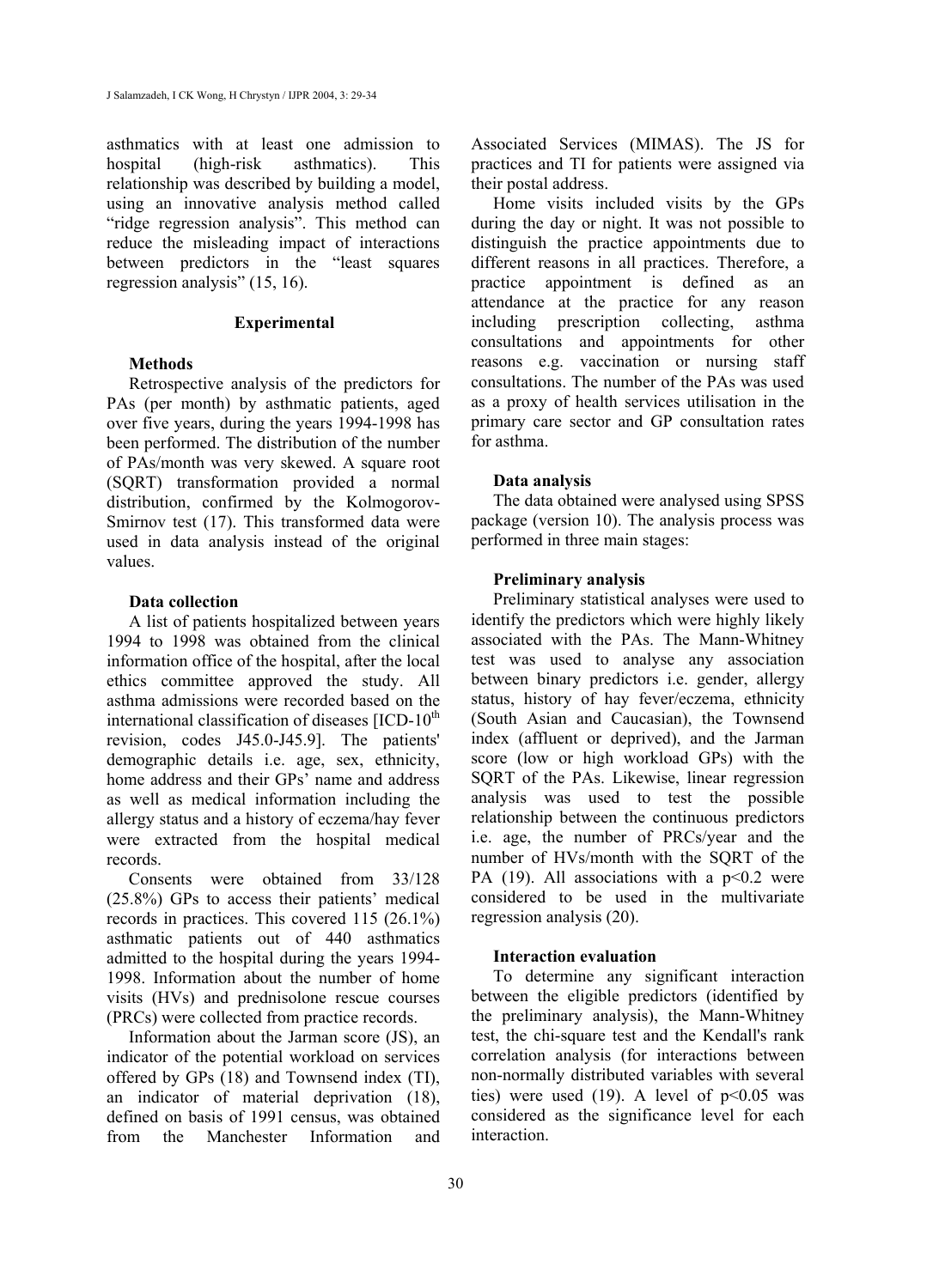## **Multivariate ridge regression analysis**

Due to significant interactions between predictors, the ridge regression was applied instead of the ordinary regression analysis to build the final model. The significance level was  $p<0.05$ .

### **Results and Discussion**

Data for 115 asthmatic patients were obtained from their practice and hospital records. The mean (sd) and the median (interquartile range) of PAs/month were 1.01(0.70) and 0.90 (0.47-1.41), respectively. Data on the predictors (demographic and medical information) for these patients are presented in table 1.

**Table 1.** Demographic and medical history of 115 asthmatic patients with a history of asthma hospitalisation during the years 1994-1998

| Age (mean $\pm$ sd)                                          | 27.8±20.4 years |
|--------------------------------------------------------------|-----------------|
|                                                              |                 |
| Sex                                                          |                 |
| Male                                                         | 47(40.9%)       |
| Female                                                       | 68(67.8%)       |
| Ethnicity                                                    |                 |
| South Asians                                                 | 37(32.2%)       |
| Caucasians                                                   | 78(67.8%)       |
| Jarman score*                                                |                 |
| Patients registered in High-workload GPs                     | $60(52.2\%)$    |
| Patients registered in Low-workload GPs                      | 48(41.7%)       |
| Unknown                                                      | $7(6.1\%)$      |
|                                                              |                 |
| Townsend score**                                             |                 |
| Deprived                                                     | 57(49.6%)       |
| Affluent                                                     | $51(44.3\%)$    |
| Unknown                                                      | $7(6.1\%)$      |
|                                                              |                 |
| Allergy status                                               |                 |
| <b>Yes</b>                                                   | 54(47.0%)       |
| No                                                           | $61(53.0\%)$    |
| History of Eczema/Hay fever                                  |                 |
| <b>Yes</b>                                                   | 39(33.9%)       |
| N <sub>o</sub>                                               | 76(66.1%)       |
|                                                              |                 |
| Home visits/month ( <i>mean</i> $\pm$ sd: 0.07 $\pm$ 0.33)   |                 |
| With home visits                                             | $37(32.2\%)$    |
| Without home visits                                          | 75(65.2%)       |
| Unknown                                                      | $3(2.6\%)$      |
|                                                              |                 |
| Prednisolone rescue courses/year (mean±sd: $0.81 \pm 1.41$ ) |                 |
| With prednisolone rescue courses                             | 57(49.6%)       |
| Without prednisolone rescue courses                          | 54(47.0%)       |
| Unknown                                                      | $4(3.4\%)$      |
|                                                              |                 |

\* Divided based on the median=20.23

\*\* Divided based on the median=1.99

**Table 2.** The results of the preliminary analyses used to determine the predictors associated with the SQRT of the practice appointments

| ргасисс арронницств               |                     |
|-----------------------------------|---------------------|
| Predictor                         | P value $(CC^c)$    |
| Age                               | $0.006$ (r=0.27)    |
| <b>Sex</b>                        | 0.24                |
| Ethnicity                         | 0.10                |
| Allergy                           | 0.13                |
| Eczema/hay fever                  | 0.47                |
| Townsend index                    | 0.05                |
| Jarman score                      | 0.13                |
| Number of HVs <sup>a</sup> /month | $0.95$ (r=-0.007)   |
| Number of PRCs <sup>b</sup> /year | $< 0.0001$ (r=0.36) |
| a: Home visits                    |                     |

b: Prednisolone rescue courses

c: Correlation coefficients

#### **Results of the preliminary analyses**

The results of the preliminary analyses to identify the eligible predictors for entering into the multivariate analysis are presented in table 2. There were directly significant relationships between the PRCs and age with the SQRT of the PAs. In addition, a borderline positive association between the SQRT of the PAs with the Townsend index was observed, so that patients from more deprived areas could have a higher number of PAs. There were also nonsignificant associations with a  $p<0.2$  between the SQRT of the PAs and the Jarman score, ethnicity and allergy status (table 2). Therefore these six predictors (TI, JS, ethnicity, allergy status, age and the number of PRCs) were eligible to enter the multivariate regression analysis. Two remaining predictors, sex and history of eczema/hay fever, were highly unlikely to have a relationship with the PAs  $(P>0.2)$ .

## **Results of the interaction evaluation**

Interaction assessments revealed that there were multi-collinearities between the eligible predictors entered for the multivariate regression analysis (table 3). The TI and JS had a significant direct association. The proportion of the South Asians amongst patients with a

|                     | $\sigma$ and bound from another patients with              |  |  |
|---------------------|------------------------------------------------------------|--|--|
|                     | <b>Table 3.</b> The significant interactions between those |  |  |
|                     | predictors eligible to be included in the multivariate     |  |  |
| regression analysis |                                                            |  |  |
|                     |                                                            |  |  |

| Interaction                                          | p value  |  |  |
|------------------------------------------------------|----------|--|--|
| $TI^*$ and $JS^{**}$                                 | < 0.0001 |  |  |
| TI and Ethnicity                                     | < 0.0001 |  |  |
| TI and Allergy status                                | 0.037    |  |  |
| JS and Ethnicity                                     | < 0.0001 |  |  |
| JS and Allergy status                                | 0.008    |  |  |
| Ethnicity and Allergy status                         | < 0.0001 |  |  |
| she she T<br><b>Je 1777</b><br>$\sim$<br>$1 \t1 \t1$ |          |  |  |

\* Townsend Index; \*\*Jarman Score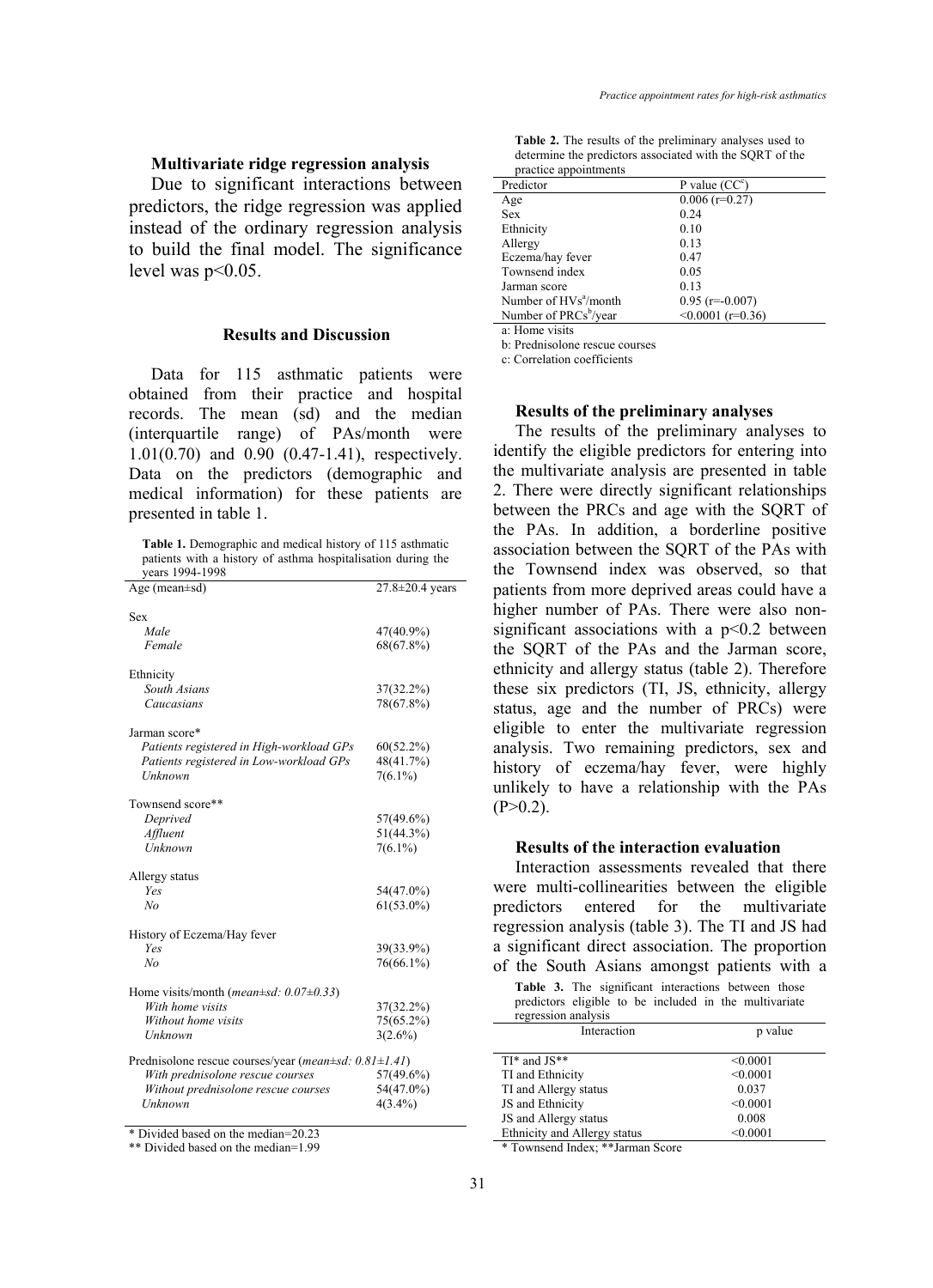higher TI and a higher JS was significantly high. There was also an inversely significant interaction between allergy status and TI as well as allergy status and JS. In addition, most of the patients with a history of allergy were from the Caucasian ethnic group.

## **Multivariate ridge regression model**

The six predictors of JS, TI, age, ethnicity, allergy status, the number of home visits/month and the number of PRCs/year were entered into a multivariate ridge regression analysis, where SQRT of the PAs/month was the outcome variable.

This analysis method led to a model with  $p=0.002$  and  $r=0.46$ , in which number of the PRCs/year and age could remain as the significant predictors. The final model is shown as equation 1.

$$
SQRT (PA) = 0.70 + [0.06 \times PRCs] + [0.003 \times Age]
$$
  
or

$$
PA = [0.70 + (0.06 \times PRCs) + (0.003 \times Age)]^2
$$

*(Equation 1)*

where SQRT (PA) is 'square root of the number of practice appointments per month', PRCs is 'the number of prednisolone rescue course per year', 0.70 is the constant and 0.06 and 0.003 are the regression coefficients for the predictors PRCs and age respectively. This equation shows that patients with higher number of the PRCs as well as elderly asthmatics could have a higher practice appointment rate.

The final results have revealed that PAs for high-risk asthmatic patients could be directly related with the number of PRCs and age. In other words, frequent oral steroid users and elderly patients could use the primary care services more than asthmatics without these characteristics.

The high number of PRCs could be an indicator of unstable asthma, the severity of asthma or higher morbidity rates. Previous reports have shown that asthmatics with a history of prednisolone rescue courses had a higher risk of severe life-threatening or nearfatal asthma attacks (21, 22). Likewise, Li et al. (23) and Lieu et al. (24) in studies on

hospitalized asthmatics found that systemic steroid use was associated with hospitalization. It is also reported that a high number of oral steroid courses could be a sign of poor prophylactic asthma management (25) and is associated with a higher risk of emergency room visits (26). Studies confirming a higher primary care utilization by patients with frequent oral steroid usage are lacking. However, there are some studies that have reported that a higher rate of practice appointment or medical consultation could be significantly related to the severity of asthma symptoms and morbidity (27, 28).

Gill et al. (29) in a study on patients with a high rate of consultations have reported a higher tendency for frequent GP consultations by elderly patients. Also, Heywood et al. (30) in a retrospective case-control study observed that very frequent attendees are older than the average adult population. They also reported a high level of physical and psychological ill health for very frequent attendees. Both these studies used frequent GP consulters, irrespective of their illness or disease diagnosis. Perhaps age-related complications in the elderly patients for instance deteriorated physiologic function of their organs, concurrent health problems, polypharmacy and poor compliance (31-33) are involved in their higher practice appointment rates.

Although previous studies have observed a direct association between practice appointments or GP visits by patients and female gender (30, 34, 35), low social class (36- 38) and minority ethnic groups (39-41), these were not confirmed by our findings. Atopy, eczema and a positive history of allergy have also been identified as risk factors for asthma severity, acute attacks and hospital admissions due to asthma (42, 43). However a significant relationship between these risk factors and practice appointments was not obtained in this study. These dissimilarities could be due to different socio-demographic characteristics of the study populations. It should also be contemplated that patients studied in this investigation were from a high-risk group of asthmatics with a history of at least one hospitalization. These patients could have a different health care utilization pattern.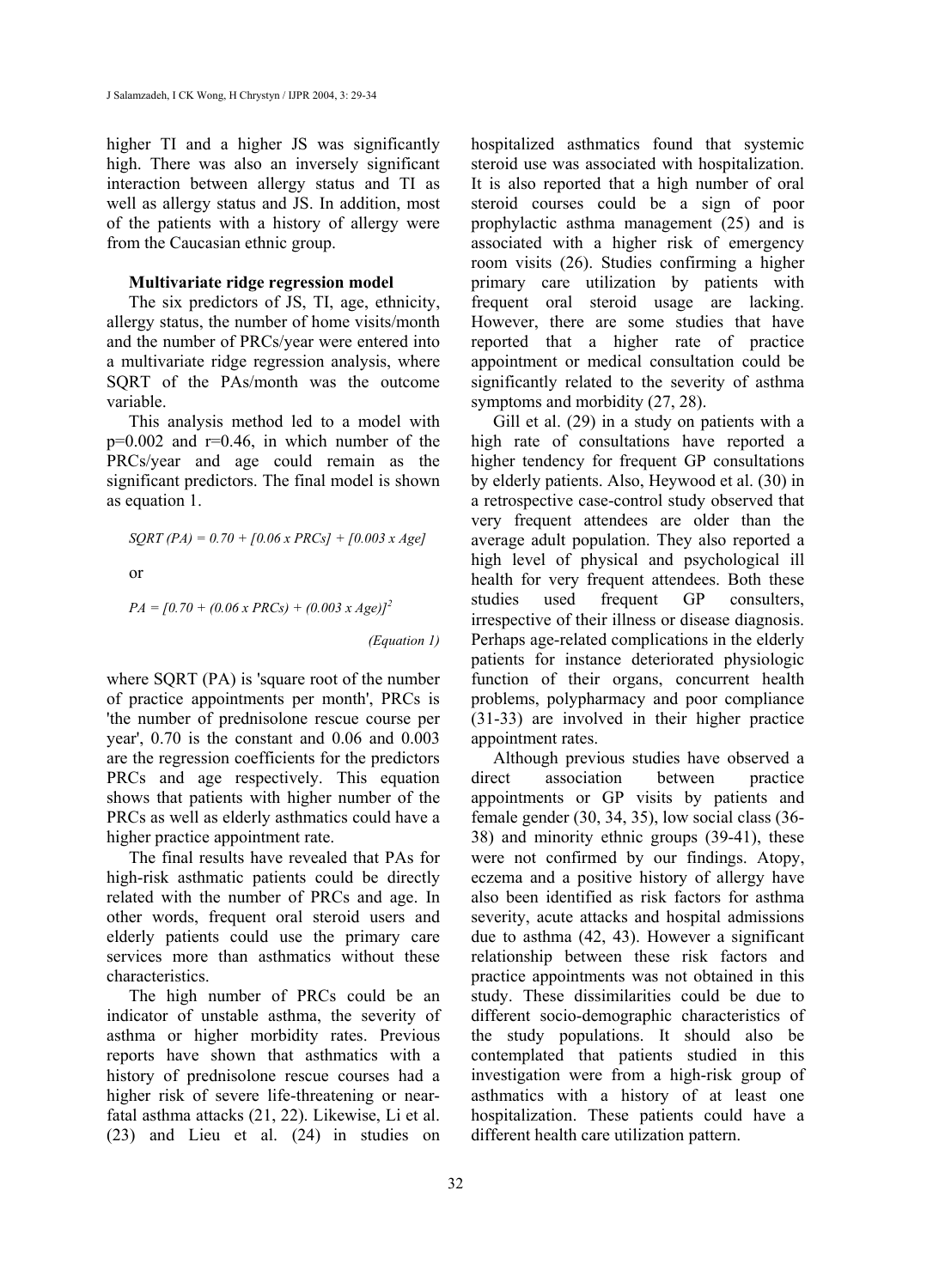### **Conclusion**

This study has revealed that asthmatic patients with frequent oral steroid use as well as older asthmatics could have a higher number of practice appointments and primary care utilization. These could be due to more severe asthma in frequent oral steroid users and agerelated difficulties in elderly asthmatics. Further studies are required to highlight the specific needs of these groups, considering their psychological and social problems.

#### **Acknowledgement**

The authors would like to thank the Ministry of Health and Medical Education of Iran and the UK's Overseas Research Students (ORS) Award committee for their financial support.

### **References**

- (1) National Asthma Campaign. *The National Asthma Audit 1999/2000.* London (1999)
- (2) RPSGB Respiratory Disease Task Force. *Practice Guidance on the Care of People with Asthma and Chronic Obstructive Pulmonary Disease.* Royal Pharmaceutical Society of Great Britain, London (2000) 15
- (3) Heard AR, Campbell DA, Ruffin RE, Smith B, Luke CG and Roder DM. Rehospitalisation for asthma within 12 months: Unequal rates on the basis of gender at two hospitals. *Aust. N. Z. J. Med.* (1997) 27: 669-71
- (4) Mitchell EA, Bland JM and Thompson JMD. Risk factors for readmission to hospital for asthma in childhood. *Thorax* (1994) 49: 33-6
- (5) Prescott E, Lange P, Vestbo J, Jensen G, Schnohr P, Appleyard M, Nyboe J, Grenbaeck M and Nordestgaard B. Effect of gender on hospital admissions for asthma and prevalence of self-reported asthma: A prospective study based on a sample of the general population. *Thorax* (1997) 52: 287-9
- (6) Farber HJ. Risk of readmission to hospital for pediatric asthma. *J. Asthma* (1998) 35: 95-9.
- (7) Mcarthur C, Calpin C, Parkin PC and Feldman W. Factors associated with pediatric asthma readmission. *J. Allergy Clin. Immun.* (1998) 98: 992-3
- (8) Gilthorpe MS, Lay-Yee R, Wilson RC, Griffiths RK and Bedi R. Variations in hospitalization rates for asthma among Black and minority ethnic communities. *Respir. Med.* (1998) 92: 642-8
- (9) Moudgil H, Marshall T and Honeybourne T. Asthma education and quality of life in the community: a randomised controlled study to evaluate the impact on white European and Indian subcontinent ethnic

groups from socioeconomically deprived areas in Birmingham, UK. *Thorax* (2000) 55: 177-83

- (10) Ormerod LP. Adult Asian acute asthma admissions reassessed: Blackburn 1991-1992. *Respir. Med.* (1995) 89: 415-7
- (11) Minkovitz CS, Andrews JS and Serwint JR. Rehospitalization of children with asthma. *Arch. Pediatr. Adolesc. Med.* (1999) 153: 727-30
- (12) Kolbe J, Vamos M and Fergusson W. Socioeconomic disadvantage, quality of medical care and admission for acute severe asthma. *Aust. N. Z. J. Med.* (1997) 27: 294-300
- (13) Majeed A, Bardsley M, Morgan D, O'Sullivan C and Bindman AB. Cross sectional study of primary care groups in London: Association of measures of socioeconomic and health status with hospital admission rates. *B. M. J.* (2000) 321: 1057-60
- (14) National Asthma and Respiratory Training Centre. *Respiratory conditions. Are health needs being met?* Direct Publishing Solutions Limited, Beckshire (1999) 1-12
- (15) Norusis MJ. *SPSS Advanced Statistics 6.1*. SPSS Inc., Chicago (1994) 560-3
- (16) Aldrin M. Length modified ridge regression. *Comput. Stat. Anal.* (1997) 25: 377-98
- (17) College of Humanities and Social Sciences, NC State University Available from http://www2.chass.ncsu. edu/garson. Cited April 17, 2001
- (18) Jarman B, Townsend P and Carstairs V. Deprivation indices. *B. M. J.* (1991) 303: 523
- (19) Bland M. *An Introduction to Medical Statistics.* 2nd ed. Oxford University Press Inc., Oxford (1995) 254- 260
- (20) Altman DG. *Practical Statistics for Medical Research,* Chapman and Hall, Boca Raton (1999) 336-58
- (21) Rea HH, Garrett JE, Lanes SF, Birmann BM and Kolbe J. The association between asthma drugs and severe life-threatening attacks. *Chest* (1996) 110: 1446-51
- (22) Turner MO, Noertjojo K, Vedal S, Bai T, Crump S and Fitzgerald M. Risk factors for near-fatal asthma: A case-control study in hospitalized patients with asthma. *Am. J. Respir. Crit. Care Med.* (1998) 157: 1804-9
- (23) Li D, German D, Lulla S, Thomas RG and Wilson SR. Prospective study of hospitalisation for asthma: A preliminary risk factor model. *Am. J. Respir. Crit. Care Med.* (1995) 151: 647-55
- (24) Lieu TA, Quesenberry CP, Sorel ME, Mendoza GR and Leong AB. Computer-based models to identify high-risk children with asthma. *Am. J. Respir. Crit. Care Med.* (1998) 157: 1173-80
- (25) Martys CR. Asthma car in Darley Dale: General practitioner audit. *B. M. J.* (1992) 304: 758-60
- (26) Yuksel N, Ginther S, Man P and Tsuyuki RT. Underuse of inhaled corticosteroids in adults with asthma. *Pharmacother.* (2000) 20: 387-93
- (27) Kljakovic M and Salmond C. The pattern of consultations for asthma in a general practice over 5 years. *N. Z. Med. J.* (1996) 109: 48-50.